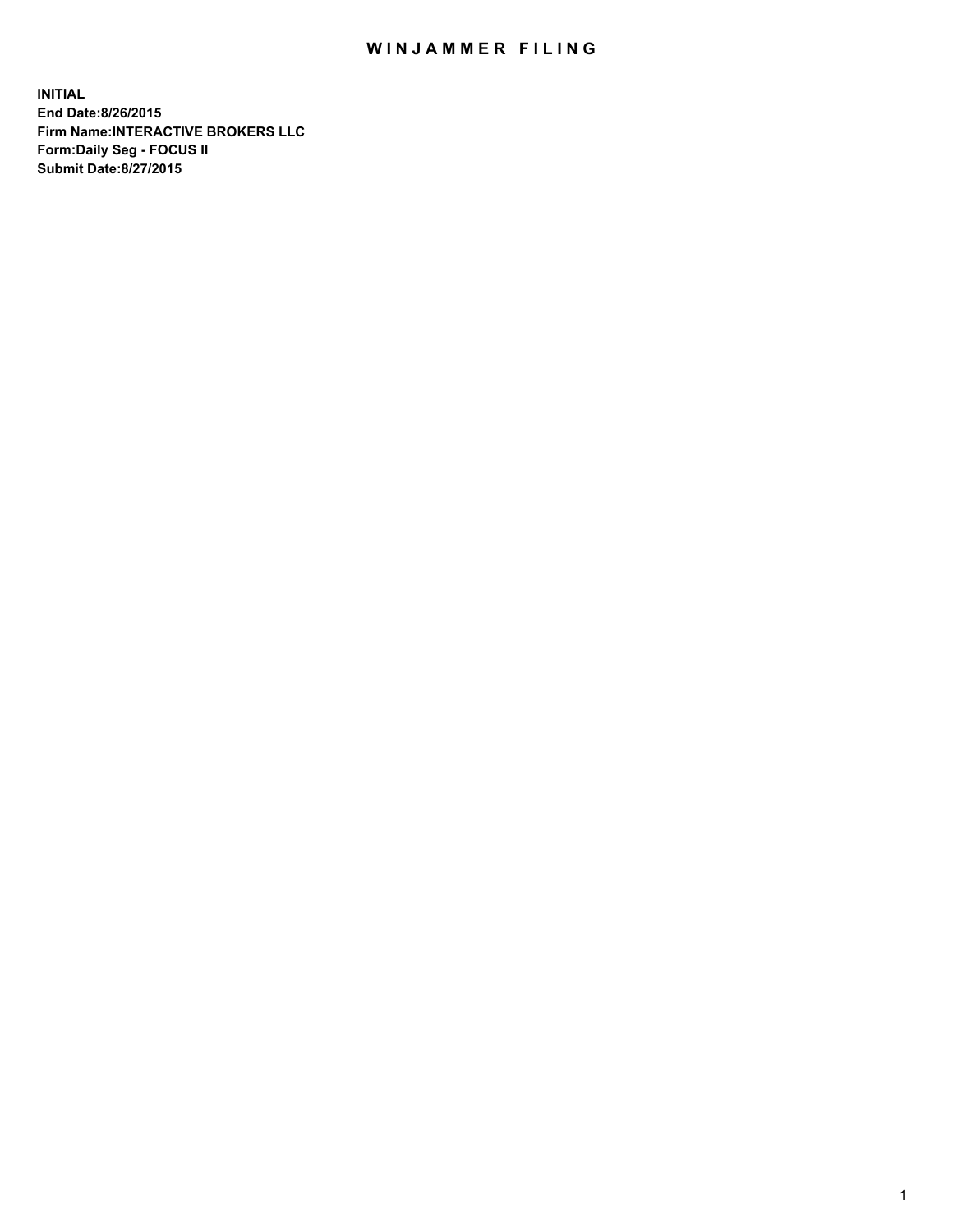## **INITIAL End Date:8/26/2015 Firm Name:INTERACTIVE BROKERS LLC Form:Daily Seg - FOCUS II Submit Date:8/27/2015 Daily Segregation - Cover Page**

| Name of Company<br><b>Contact Name</b><br><b>Contact Phone Number</b><br><b>Contact Email Address</b>                                                                                                                                                                                                                          | <b>INTERACTIVE BROKERS LLC</b><br><b>Michael Ellman</b><br>203-422-8926<br>mellman@interactivebrokers.co<br>$m$ |
|--------------------------------------------------------------------------------------------------------------------------------------------------------------------------------------------------------------------------------------------------------------------------------------------------------------------------------|-----------------------------------------------------------------------------------------------------------------|
| FCM's Customer Segregated Funds Residual Interest Target (choose one):<br>a. Minimum dollar amount: ; or<br>b. Minimum percentage of customer segregated funds required:% ; or<br>c. Dollar amount range between: and; or<br>d. Percentage range of customer segregated funds required between: % and %.                       | $\overline{\mathbf{0}}$<br>0<br>155,000,000 245,000,000<br>00                                                   |
| FCM's Customer Secured Amount Funds Residual Interest Target (choose one):<br>a. Minimum dollar amount: ; or<br>b. Minimum percentage of customer secured funds required:%; or<br>c. Dollar amount range between: and; or<br>d. Percentage range of customer secured funds required between: % and %.                          | $\overline{\mathbf{0}}$<br>0<br>80,000,000 120,000,000<br>0 <sub>0</sub>                                        |
| FCM's Cleared Swaps Customer Collateral Residual Interest Target (choose one):<br>a. Minimum dollar amount: ; or<br>b. Minimum percentage of cleared swaps customer collateral required:% ; or<br>c. Dollar amount range between: and; or<br>d. Percentage range of cleared swaps customer collateral required between:% and%. | $\overline{\mathbf{0}}$<br>$\underline{\mathbf{0}}$<br>0 <sub>0</sub><br>0 <sub>0</sub>                         |

Attach supporting documents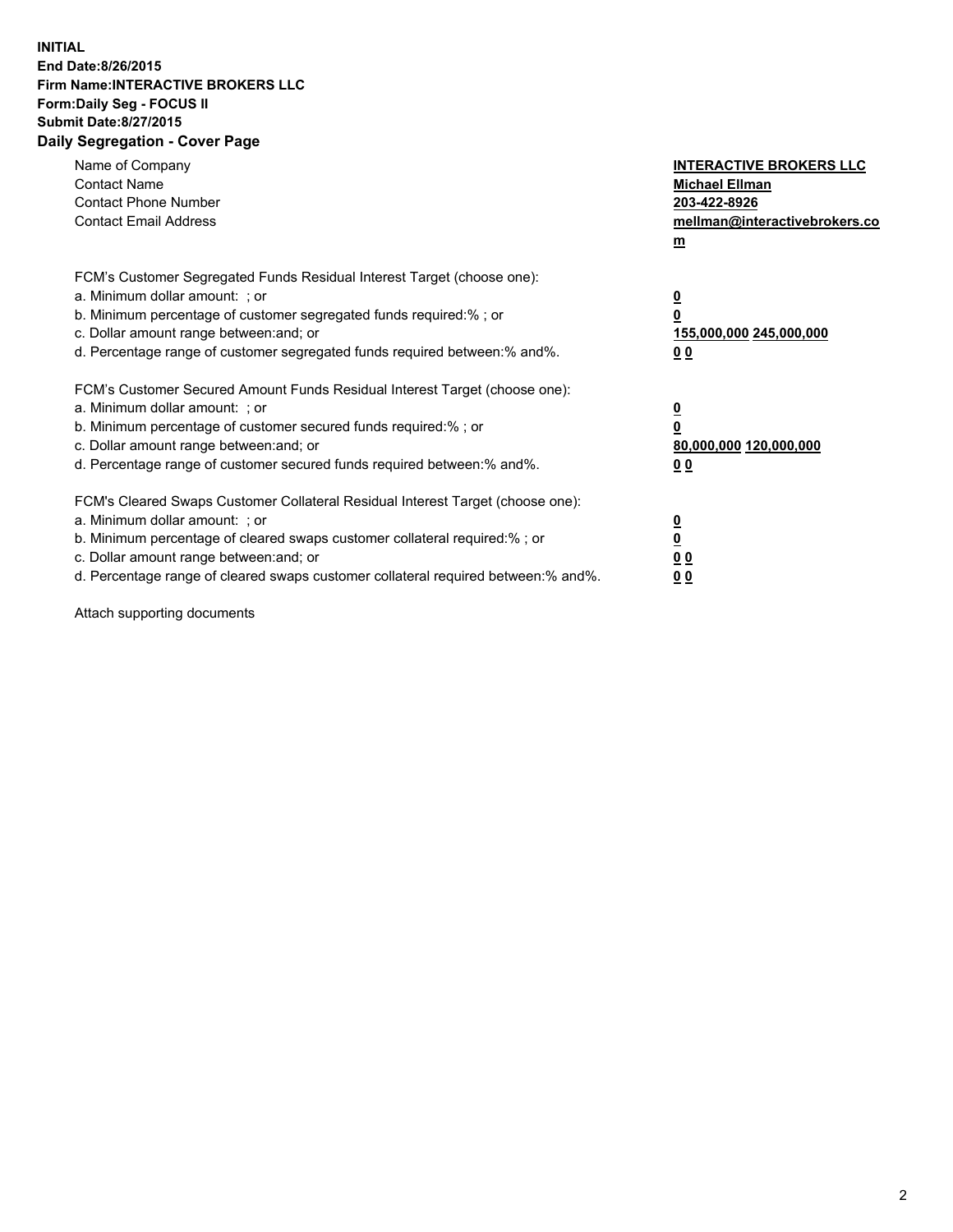## **INITIAL End Date:8/26/2015 Firm Name:INTERACTIVE BROKERS LLC Form:Daily Seg - FOCUS II Submit Date:8/27/2015 Daily Segregation - Secured Amounts**

|     | Dany Ocgregation - Oceanea Annoanta                                                                        |                                                       |
|-----|------------------------------------------------------------------------------------------------------------|-------------------------------------------------------|
|     | Foreign Futures and Foreign Options Secured Amounts                                                        |                                                       |
|     | Amount required to be set aside pursuant to law, rule or regulation of a foreign                           | $0$ [7305]                                            |
|     | government or a rule of a self-regulatory organization authorized thereunder                               |                                                       |
| 1.  | Net ledger balance - Foreign Futures and Foreign Option Trading - All Customers                            |                                                       |
|     | A. Cash                                                                                                    | 364,722,091 [7315]                                    |
|     | B. Securities (at market)                                                                                  | $0$ [7317]                                            |
| 2.  | Net unrealized profit (loss) in open futures contracts traded on a foreign board of trade                  | -15,039,652 <sup>[7325]</sup>                         |
| 3.  | Exchange traded options                                                                                    |                                                       |
|     | a. Market value of open option contracts purchased on a foreign board of trade                             | 62,403 [7335]                                         |
|     | b. Market value of open contracts granted (sold) on a foreign board of trade                               | <mark>-219,151</mark> [7337]                          |
| 4.  | Net equity (deficit) (add lines 1.2. and 3.)                                                               | 349,525,691 [7345]                                    |
| 5.  | Account liquidating to a deficit and account with a debit balances - gross amount                          | 229,706 [7351]                                        |
|     | Less: amount offset by customer owned securities                                                           | 0 [7352] 229,706 [7354]                               |
| 6.  | Amount required to be set aside as the secured amount - Net Liquidating Equity                             | 349,755,397 [7355]                                    |
|     | Method (add lines 4 and 5)                                                                                 |                                                       |
| 7.  | Greater of amount required to be set aside pursuant to foreign jurisdiction (above) or line                | 349,755,397 [7360]                                    |
|     | 6.                                                                                                         |                                                       |
|     | FUNDS DEPOSITED IN SEPARATE REGULATION 30.7 ACCOUNTS                                                       |                                                       |
| 1.  | Cash in banks                                                                                              |                                                       |
|     | A. Banks located in the United States                                                                      | $0$ [7500]                                            |
|     | B. Other banks qualified under Regulation 30.7                                                             | 0 [7520] 0 [7530]                                     |
| 2.  | Securities                                                                                                 |                                                       |
|     | A. In safekeeping with banks located in the United States                                                  | 385,569,941 [7540]                                    |
|     | B. In safekeeping with other banks qualified under Regulation 30.7                                         | 0 [7560] 385,569,941 [7570]                           |
| 3.  | Equities with registered futures commission merchants                                                      |                                                       |
|     | A. Cash                                                                                                    | $0$ [7580]                                            |
|     | <b>B.</b> Securities                                                                                       | $0$ [7590]                                            |
|     | C. Unrealized gain (loss) on open futures contracts                                                        | $0$ [7600]                                            |
|     | D. Value of long option contracts                                                                          | $0$ [7610]                                            |
|     | E. Value of short option contracts                                                                         | 0 [7615] 0 [7620]                                     |
| 4.  | Amounts held by clearing organizations of foreign boards of trade                                          |                                                       |
|     | A. Cash                                                                                                    | $0$ [7640]                                            |
|     | <b>B.</b> Securities                                                                                       | $0$ [7650]                                            |
|     | C. Amount due to (from) clearing organization - daily variation                                            | $0$ [7660]                                            |
|     | D. Value of long option contracts                                                                          | $0$ [7670]                                            |
|     | E. Value of short option contracts                                                                         | 0 [7675] 0 [7680]                                     |
| 5.  | Amounts held by members of foreign boards of trade                                                         |                                                       |
|     | A. Cash                                                                                                    | 92,088,583 [7700]                                     |
|     | <b>B.</b> Securities                                                                                       | $0$ [7710]                                            |
|     | C. Unrealized gain (loss) on open futures contracts                                                        | 3,393,082 [7720]                                      |
|     | D. Value of long option contracts                                                                          | 62,411 [7730]                                         |
|     | E. Value of short option contracts                                                                         | <mark>-219,151</mark> [7735] <b>95,324,925</b> [7740] |
| 6.  | Amounts with other depositories designated by a foreign board of trade                                     | 0 [7760]                                              |
| 7.  | Segregated funds on hand                                                                                   | $0$ [7765]                                            |
| 8.  | Total funds in separate section 30.7 accounts                                                              | 480,894,866 [7770]                                    |
| 9.  | Excess (deficiency) Set Aside for Secured Amount (subtract line 7 Secured Statement<br>Page 1 from Line 8) | 131,139,469 [7380]                                    |
| 10. | Management Target Amount for Excess funds in separate section 30.7 accounts                                | 80,000,000 [7780]                                     |
| 11. | Excess (deficiency) funds in separate 30.7 accounts over (under) Management Target                         | 51,139,469 [7785]                                     |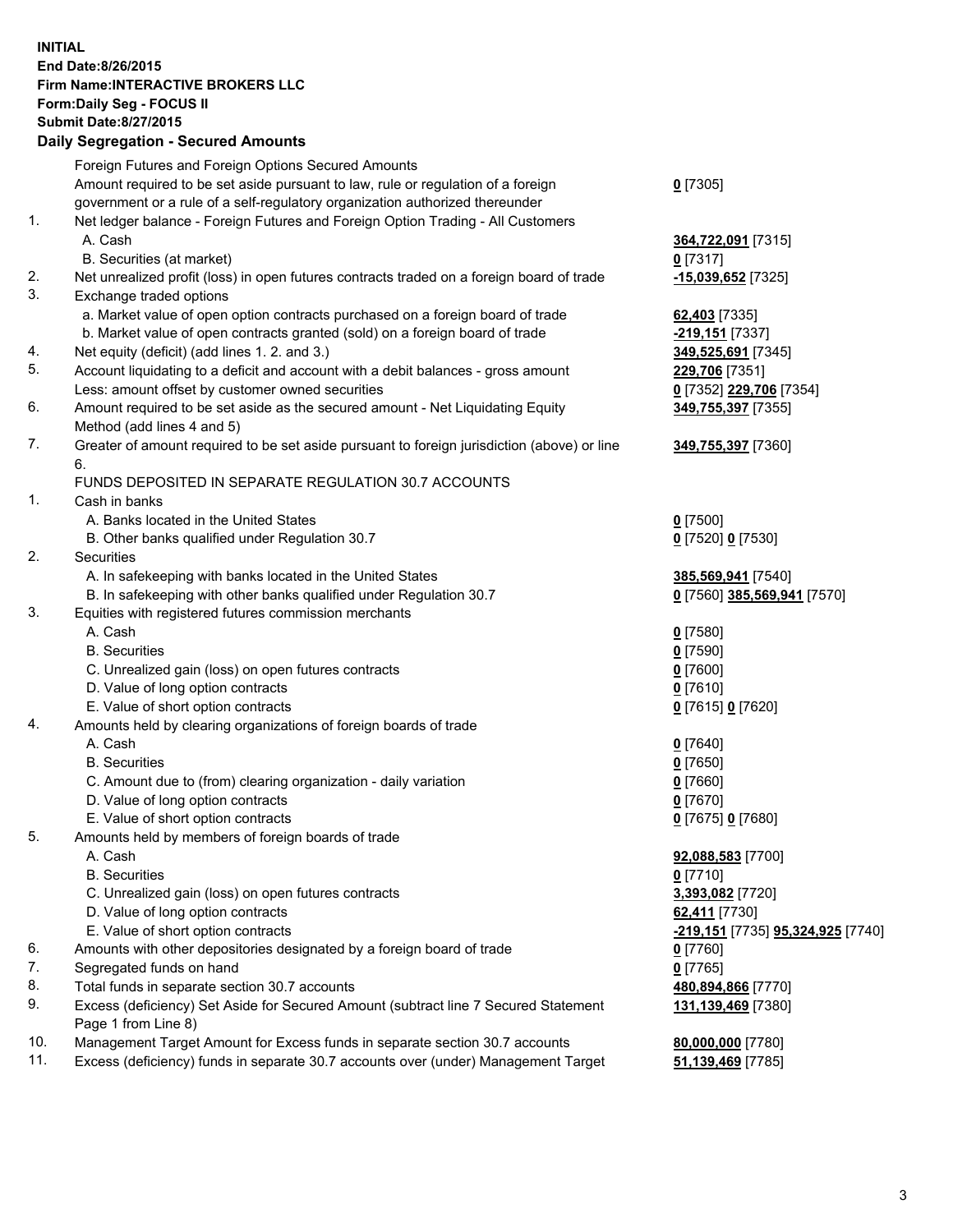**INITIAL End Date:8/26/2015 Firm Name:INTERACTIVE BROKERS LLC Form:Daily Seg - FOCUS II Submit Date:8/27/2015 Daily Segregation - Segregation Statement** SEGREGATION REQUIREMENTS(Section 4d(2) of the CEAct) 1. Net ledger balance A. Cash **2,696,103,872** [7010] B. Securities (at market) **0** [7020] 2. Net unrealized profit (loss) in open futures contracts traded on a contract market **-75,712,147** [7030] 3. Exchange traded options A. Add market value of open option contracts purchased on a contract market **142,068,770** [7032] B. Deduct market value of open option contracts granted (sold) on a contract market **-254,673,546** [7033] 4. Net equity (deficit) (add lines 1, 2 and 3) **2,507,786,949** [7040] 5. Accounts liquidating to a deficit and accounts with debit balances - gross amount **2,549,025** [7045] Less: amount offset by customer securities **0** [7047] **2,549,025** [7050] 6. Amount required to be segregated (add lines 4 and 5) **2,510,335,974** [7060] FUNDS IN SEGREGATED ACCOUNTS 7. Deposited in segregated funds bank accounts A. Cash **404,126,260** [7070] B. Securities representing investments of customers' funds (at market) **1,331,531,196** [7080] C. Securities held for particular customers or option customers in lieu of cash (at market) **0** [7090] 8. Margins on deposit with derivatives clearing organizations of contract markets A. Cash **28,886,287** [7100] B. Securities representing investments of customers' funds (at market) **1,118,731,372** [7110] C. Securities held for particular customers or option customers in lieu of cash (at market) **0** [7120] 9. Net settlement from (to) derivatives clearing organizations of contract markets **-45,501,738** [7130] 10. Exchange traded options A. Value of open long option contracts **141,929,984** [7132] B. Value of open short option contracts **-254,534,779** [7133] 11. Net equities with other FCMs A. Net liquidating equity **0** [7140] B. Securities representing investments of customers' funds (at market) **0** [7160] C. Securities held for particular customers or option customers in lieu of cash (at market) **0** [7170] 12. Segregated funds on hand **0** [7150] 13. Total amount in segregation (add lines 7 through 12) **2,725,168,582** [7180] 14. Excess (deficiency) funds in segregation (subtract line 6 from line 13) **214,832,608** [7190] 15. Management Target Amount for Excess funds in segregation **155,000,000** [7194]

16. Excess (deficiency) funds in segregation over (under) Management Target Amount Excess

**59,832,608** [7198]